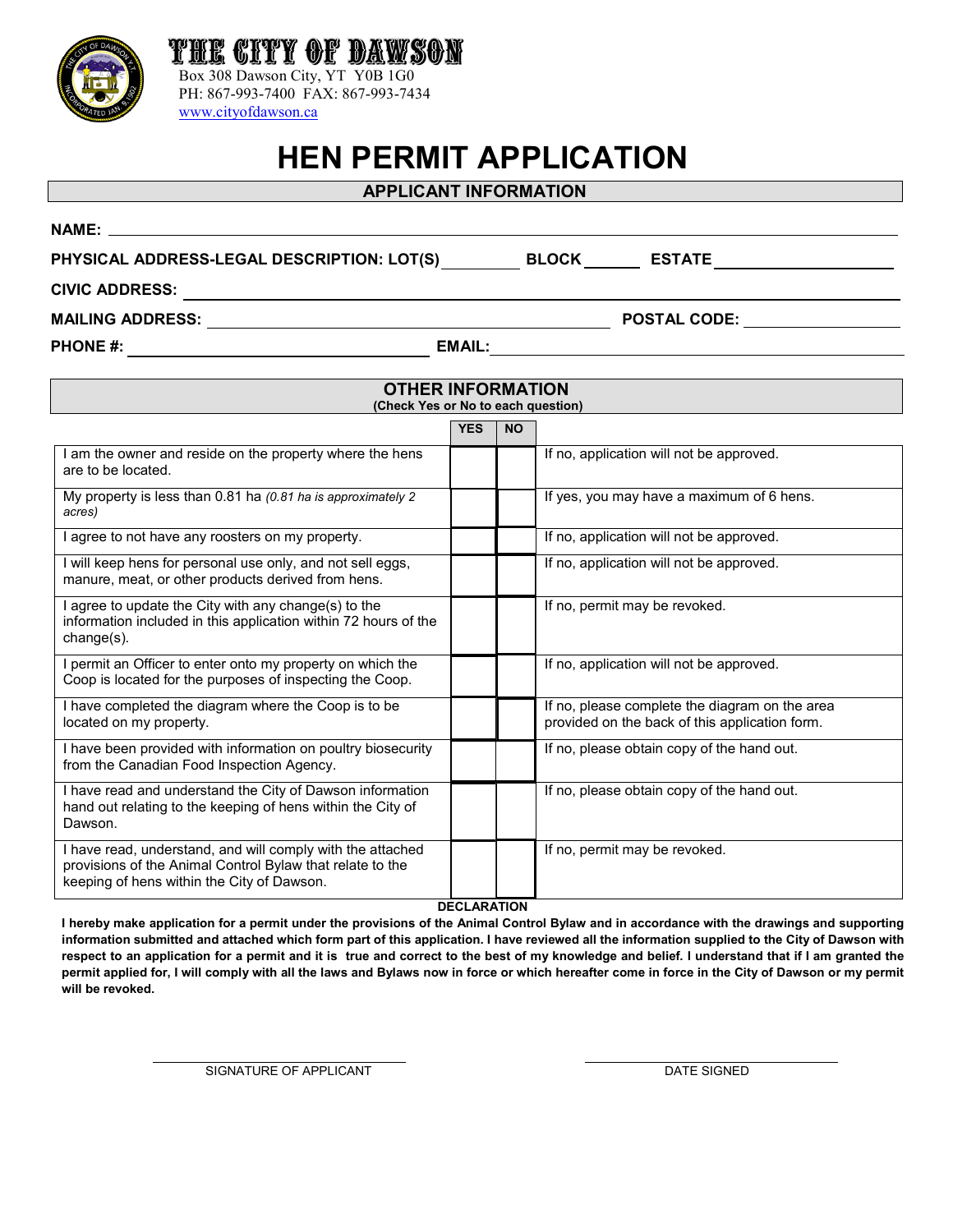# **LOCATION OF COOP DIAGRAM**

AFTER REVIEWING THE HEN REGULATIONS HANDOUT INCLUDED WITH THIS APPLICATION, PLEASE PROVIDE A DRAWING THAT SHOWS THE COOP LOCATION ON THE PROPERTY AND THE ASSOCIATED SETBACKS IN THE SPACE PROVIDED BELOW. ALSO INCLUDE THE LOCATION OF STREETS AND/OR AVENUES, A NORTH ARROW AND ANY OTHER PERTINENT INFORMATION.

**LOT SIZE:** 

**OFFICE USE ONLY**

DATE: APPROVING OFFICER SIGNATURE: